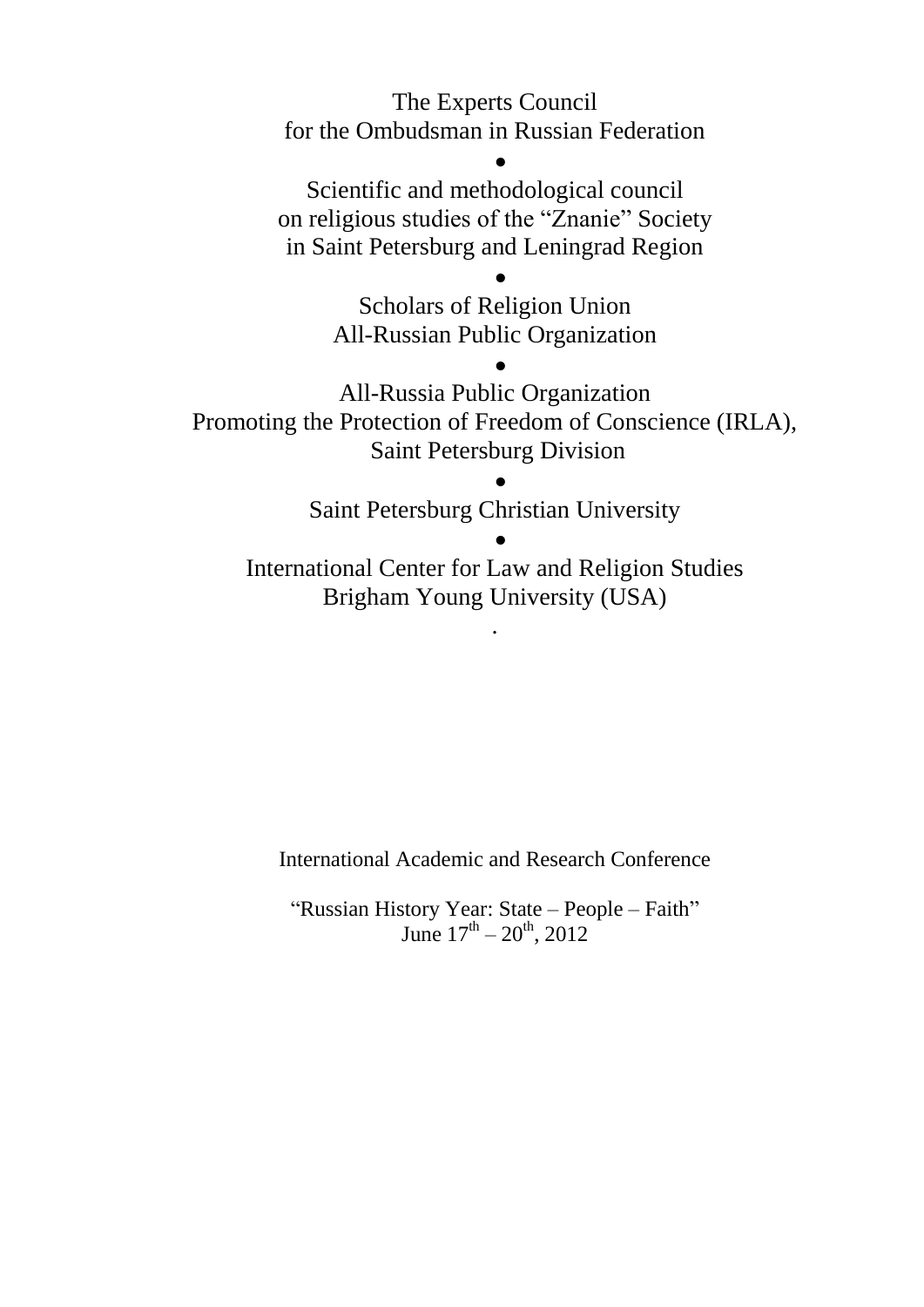### Saint Petersburg **P R O G R A M**

### **June 17th (Sunday)**

from 12.00 – participants arrival and accommodation (Christian University Hotel, Narvsky prospect, 13b; "Azimut" hotel) 20.00. – 21.00 - dinner

## **June 18th (Monday)**

8.30 – 9.30 – Breakfast for hotel guests

### *Conference opening Plenary session*   $10.00 - 15.20$

Petrovskaya Naberezhnaya, 2 Plenipotentiary of the President of Russian Federation In Northwest Federal District Embassy Hall (2-nd floor)

10.00 – Registration of participants 10.45 – Conference opening

#### **First plenary session**

*"Religions and Churches in the History of Russia"*   $11.00 - 13.10$ 

Moderators: Viktor Evgenievich Mikhailov, Mikhail Ivanovich Odintsov

Reports 11.00 - 11.25 – Anatoly Alexandrovich Rudenko  *"Bible in the History of Russia"* 11.25 - 11.50 - Irina Petrovna Glushkova *"Russia and India: Dialog of Religions Through Centuries"* 11.50 - 12.15 - Mikhail Vitalievich Shkarovsky *"Religious Life of Besieged Leningrad"*  12.15 - 12.40 - Nikolay Vitalievich Shaburov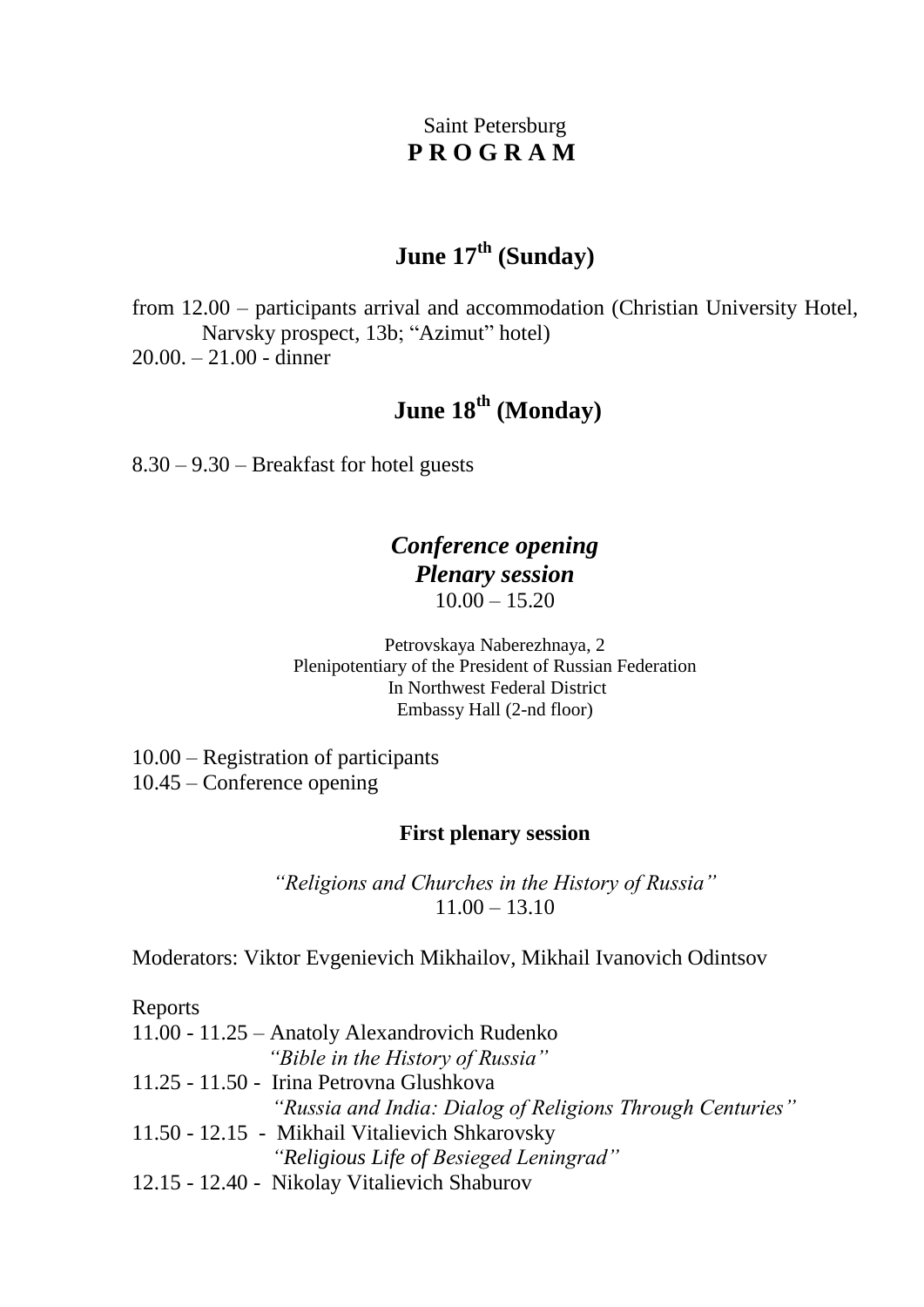*"Old Belief as an Ulternative to Official Orthodoxy"*

12.40 - 13.10 – Questions and answers

13.10 - 13.40 – Coffee break

#### **Second plenary session**

*"Freedom of Conscience: Russian Way and Current State; International Practice"*  $13.40 - 15.20$ 

Moderators: Elena Mikhailovna Miroshnikova, Elizabeth Clark

Reports

| 13.40 - $14.05 -$ Cole Durham                |                         |                                                             |  |  |  |
|----------------------------------------------|-------------------------|-------------------------------------------------------------|--|--|--|
|                                              |                         | "Freedom of Conscience: Russia Way, Current State and       |  |  |  |
|                                              | International Practice" |                                                             |  |  |  |
| 14.05 - 14.30 – Andrey Evgenievich Sebentsov |                         |                                                             |  |  |  |
|                                              |                         | "About State-Church Symphony and Its Execution Instruments" |  |  |  |
| 14.30 - 14.55 – Derek Davis                  |                         |                                                             |  |  |  |

*"Modern Threats to Freedom of Belief"* 

- 14.55 15.20 Questions and answers
- 15.20 Closing of plenary sessions

15.30 – Depart to the State Museum of History of Religion

# **June 19th (Tuesday)**

8.30 - 9.30 – Breakfast for hotel guests

#### **Third plenary session**

*"Man – His Rights and Freedom: Religious and Secular Look"* 

Saint Petersburg Christian University Narvsky Prospect, 13b. Conference hall 9.30 - 13.00

9.30 – registration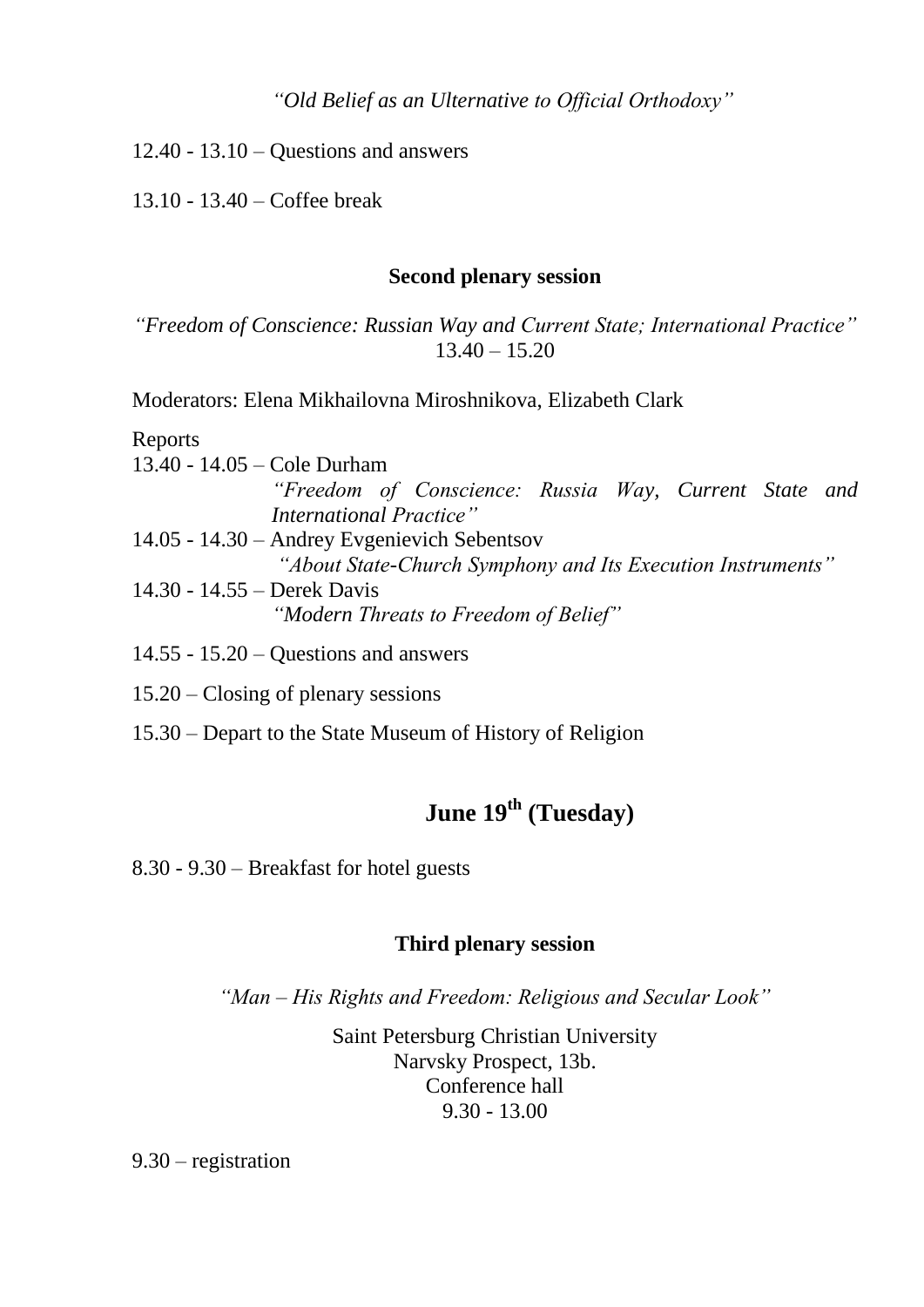| Moderators: | Tatiana Alexandrovna Chumachenko, |
|-------------|-----------------------------------|
|             | Nadezhda Ivanovna Shchemelyova    |

Reports

- 10.00 10.25 Vladimir Vasilievich Ryahovsky *" The Use of Psychiatric Examinations to Evaluate Beliefs and Practices of Religious Unions"*
- 10.25 10.50 Michaela Moravchikova *"New" and "old" human rights (religious and secular look at generic equality, the example of Catholicism and European Parliament)"*
- 10.50 11.15 Elena Mikhailovna Miroshnikova *"Freedom of Conscience and Religious Education Rights"*
- 11.15 11.40 Rinaldo Christofory *"Freedom of Belief and Freedom from Religion, European Union and USA Approaches"*
- 11.40 12.05 Elizabeth Clark
	- *"Man – His Rights and Freedoms: Religious and Secular Look"*
- 12.05 12.30 Yuri Lvovich Ershov *"Anti-extremists Legislation and Religious Texts Examination During Court Trials"*
- 12.30 12.55 Alexey Viktorovich Gaydukov *"Interaction Problems Between Authorities and Religious Unions"*
- 12.55 13.20 Questions and answers
- 13.30 14.30 Lunch (Administrative building, dining facility, 1<sup>st</sup> floor)

#### **Fourth plenary session**

*"Social Services of Religious Unions"*  14.30 - 16.45

Moderators: Alexander Ivanovich Negrov, Alexey Viktorovich Gaidukov

| Reports                                                    |
|------------------------------------------------------------|
| 14.30 - 14.55 - Tatiana Alexandrovna Chumachenko           |
| "Youth Service in Chelyabinsk Orthodox Eparchy"            |
| 14.55 - 15.20 – Olga Konstantinovna Shimanskaya            |
| "Social Activity of Old Believers Unions"                  |
| 15.20 - 15.45 – Nadezhda Ivanovna Shchemelyov              |
| "Social Services of Saentoligist Church in Russian and CIS |
| Countries"                                                 |
| 15.45 - 16.10 - Alyona Yurievna Zorina                     |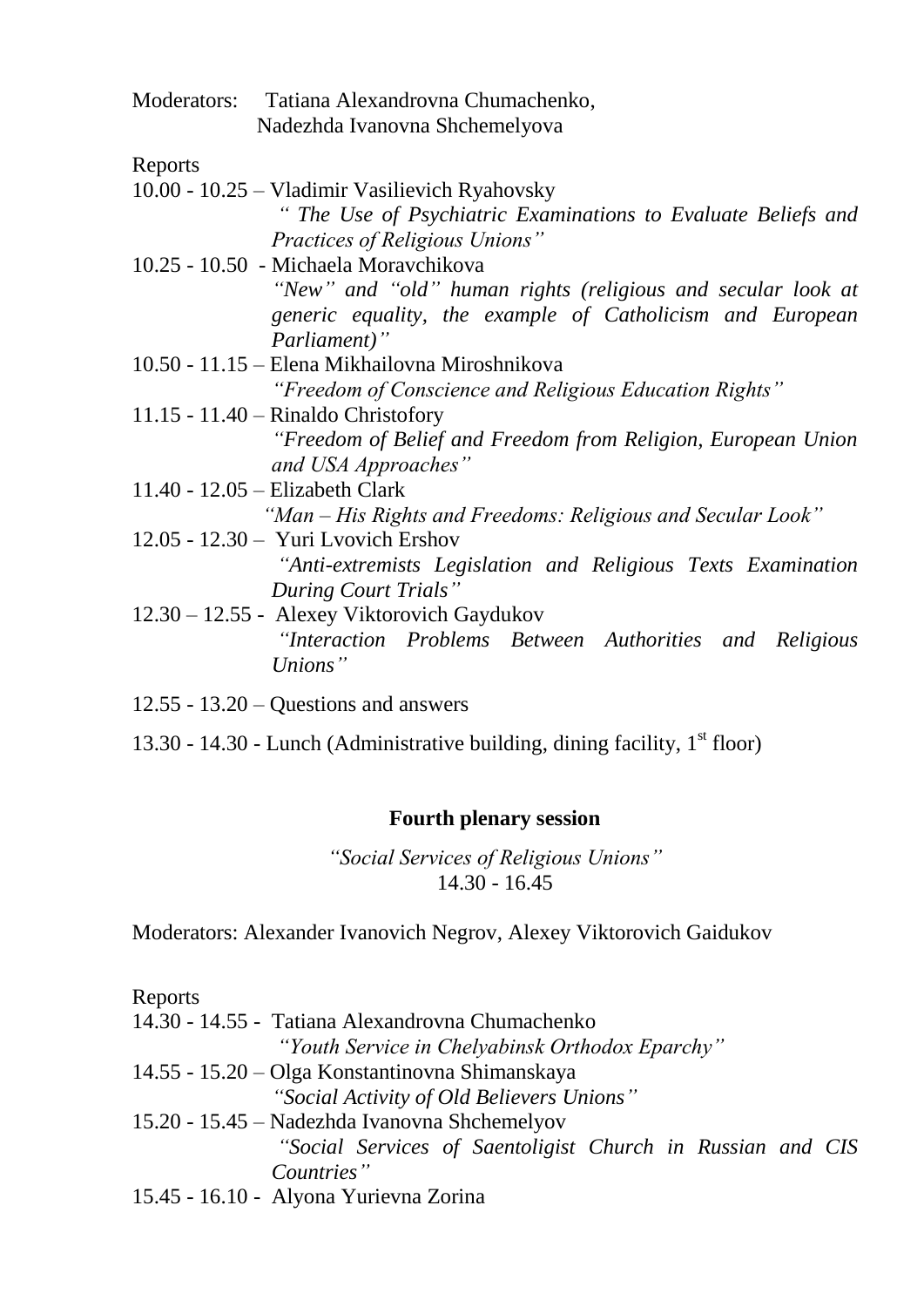- *"Intellectual Honesty in Religious Studies"*
- 16.10 16.35 Svetlana Viktorovna Bulatova *"Religious Situation in Saint Petersburg as Seen by Students of Religions"*
- 16.35 17.00 Question and answers
- 17.00 17.15 Conference closing Alexander Ivanovich Negrov, Mikhail Ivanovich Odintsov
- from 17.20 Visit the religious unions of Saint Petersburg

# **June 20th (Wednesday)**

9.00 - 10.00 – Breakfast for hotel guest Till 12.00 – Departure of participants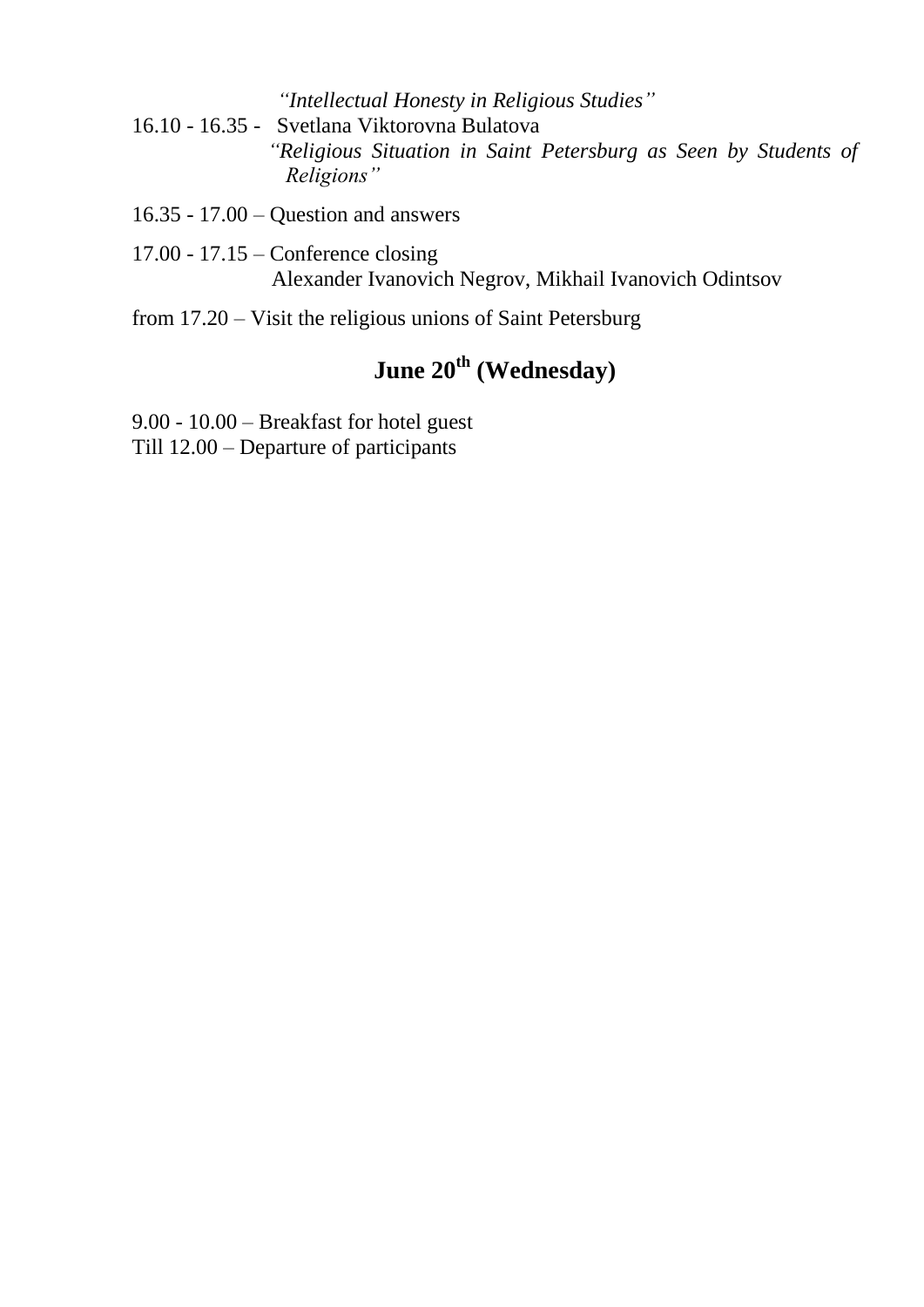### *THE LIST OF PARTICIPANTS*

- **1. Alexandrova Olesya –** representative of "Drevo Zhizny" publishing house
- **2. Aref'ev Oleg Nikolaevich –** the Church of Seventh-Day Adventists Christians, Northwest Union, pastor
- **3. Akhunov Valery Mikhailovich** the Head of the Tours Bureau of the State Russian Museum, professor of the State Institute of Culture and Arts
- **4. Bogoslovsky Mikhail Mikhailovich –** the member of the Scientific and methodological council on religious studies of "Znanie" society in Saint Petersburg and Leningrad region
- **5. Vartanova Veronika Timofeevna**  director of public affairs, representative office of the Centralized religious organization "Religious association of the Church of Jesus Christ of Latter-Day Saints in Russia" in Saint Petersburg
- **6. Vasiliev Evgeny Alexandrovich –** representative of the Saint Petersburg Center for Religious Studies
- **7. Vereshchagina Irina Ivanovna**  member of Bakhai Congregation in Saint Petersburg
- **8. Gaidukov Alexey Viktorovich –** associate professor of Russian State Pedagogical University of A.I. Gertsen, candidate of philosophical science
- **9. Glushkova Irina Petrovna** Senior researcher of Indian Research Center of Eastern Studies Institute of Russian Academy of Science, doctor of historical sciences
- **10. Goncharov Oleg Yurievich** the Head of the Public Affairs and Religious Freedom Department of the Western Russian Union of Seventh-Day Adventists Christians Church
- **11. Damian Pavel Ivanovich** Chairman of the "Bible for everybody" Society
- **12. Danilov Vladimir Ivanovich** Director of State-Church relations Center at the Russia Academy of National Economy and Public Service under the President of RF, candidate of philosophical science
- **13. De Castro Nina Mikhailovna**  responsible for public relations in CIS for the church of Scientology
- **14. Derek Davis** retired Director of Institute for Church-State Studies, Baylor University (USA)
- **15. Dubrovsky Dmitry Viktorovich** Senior Lecturer of Saint Petersburg State University, candidate of historical science, researcher of the Russian Ethnographical Museum
- **16. Durham Cole, Jr. –** professor of law and director of International Center for Law and Religion Studies, Brigham Young University (USA)
- **17. Zhaphyar hazrat-Ponchev** mufti of the Centralized religious organization "Spiritual Administration of Saint Petersburg and Northwest region of Russia Muslims"
- **18. Zorina Alena Yurievna**  graduate student of Philosophy, Cultural studies, Ethics and Theology of Tula State Pedagogical Lev Tolstoy University
- **19. Zyablitsev Andrey Mikhailovich**  Deputy to the Senior Bishop of the Russian church of Christians of Evangelical Faith, Northwest division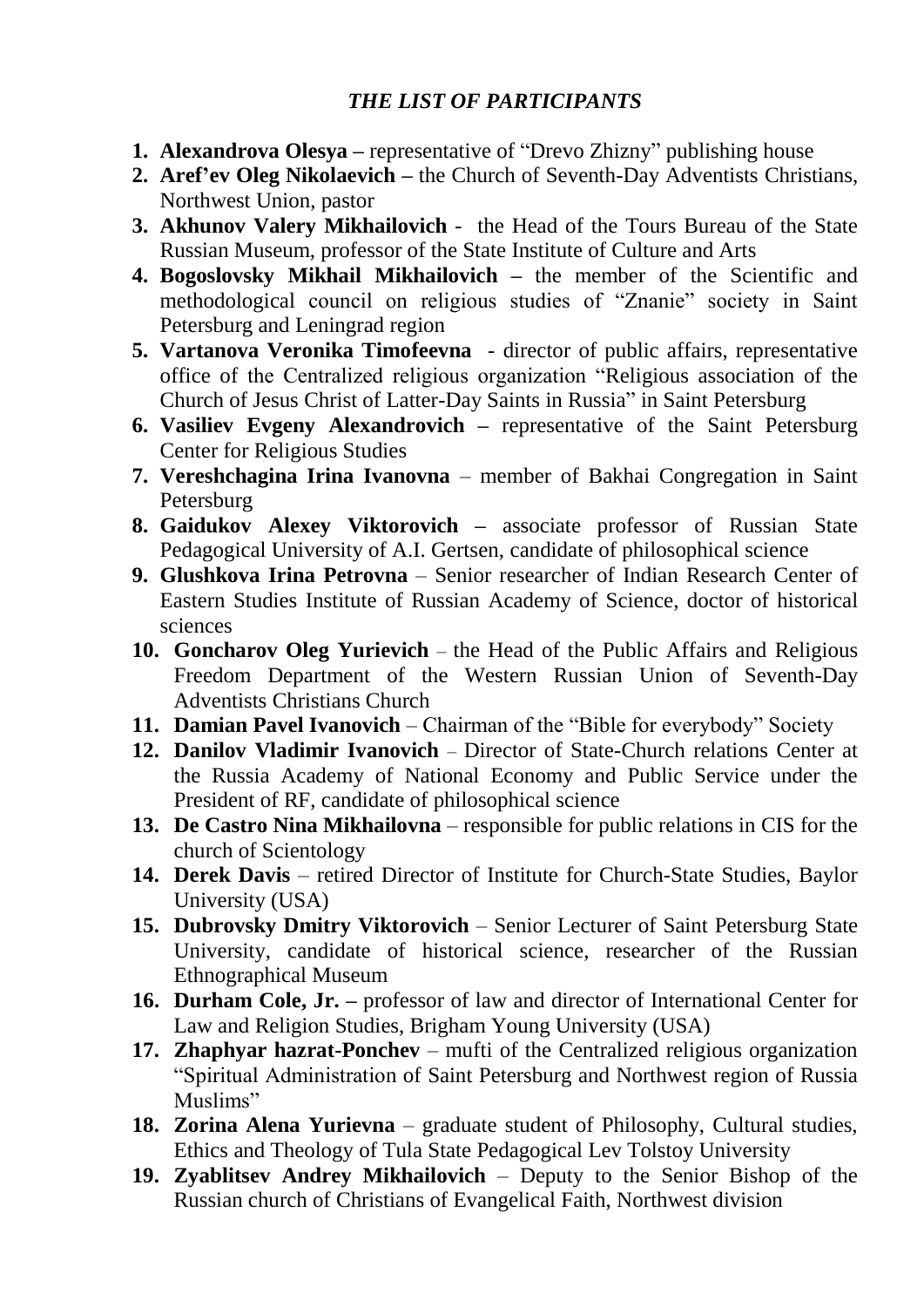- **20. Egorov Vladimir Alexandrovich**  representative of the Saint Petersburg Center for Religious Studies
- 21. **Ershov Yuri Lvovich** lawyer
- **22. Ivanov Vladimir Georgievich** the Head of the Religious Affairs department, Administration of Saint Petersburg
- **23. Ilinsky Gleb Borisovich –** editor in chief of the news department of TBN Television company
- **24. Ionnesyants Yuly Arkadievich**  member of Bakhai society in Saint Petersburg
- **25. Clark N. Warren**  the Head of representative office of the Centralized religious organization "Religious Association of the Church of Jesus Christ of Latter-Day Saints in Russia" in Saint Petersburg
- **26. Clark Elizabeth A. –** Deputy director of International Center for Law and Religious Studies, J. Ruben Clark Law School, Brigham Young University  $(IISA)$ 
	- **27.Kravchenko Konstantin Olegovich –** First rector of the Saint Petersburg Christian University, candidate of physical and mathematical sciences
- **28. Cristofori Renaldo** Emory University (USA), candidate of science
- **29. Kruzhkov Alexander Petrovich –** the Church of Seventh-Day Adventists Christians, Northwest Union, senior preacher in Saint Petersburg
- **30. Kugappi Arri Matveevich**  Lutheran Church of Ingrea, bishop
- **31. Lobanov Evgeny Alexandrovich** the Head of the Coordination department of the apparatus of the Ombudsman in Saint Petersburg
- **32. Login Alexander Germanovich**  the Head of the Social services department of the Russian Church of Christians of Evangelical Faith, pastor
- **33. Luzina Tatiana Ivanovna**  Senior researcher of the Saint Petersburg State University, candidate of philosophical science
- **34. Lunichking Peter Anatolievich**  the Head of the Social Services department of the Russian Union of Evangelical Christians-Baptists, director of "Light on the East" in Russia
- **35. Makarov Dmitry Pavlovich –** the representative of the Saint Petersburg Center for Religious Studies
- **36. Mikhailov Viktor Evgenievich** chief advisor of the Public Organizations Department of the Ombudsman apparatus of Russia Federation in Northwest Federal District
- **37. Miroshnikova Elena Mikhailovna**  professor of Philosophy, Cultural, Religious Studies, Ethics and Theology Department of Tula State Pedagogical Leo Tolstoy University, doctor of philosophical science
- **38. Moravchikova Michaela** director of Institute on Legal Aspects of Religious Freedom, Faculty of Law, University of Trnava (Slovakia)
- **39. Musienko Lubov Alexandrovna**  director of the State Museum of History of Religion
- **40. Negrov Alexander Ivanovich** rector of Saint Petersburg Christian University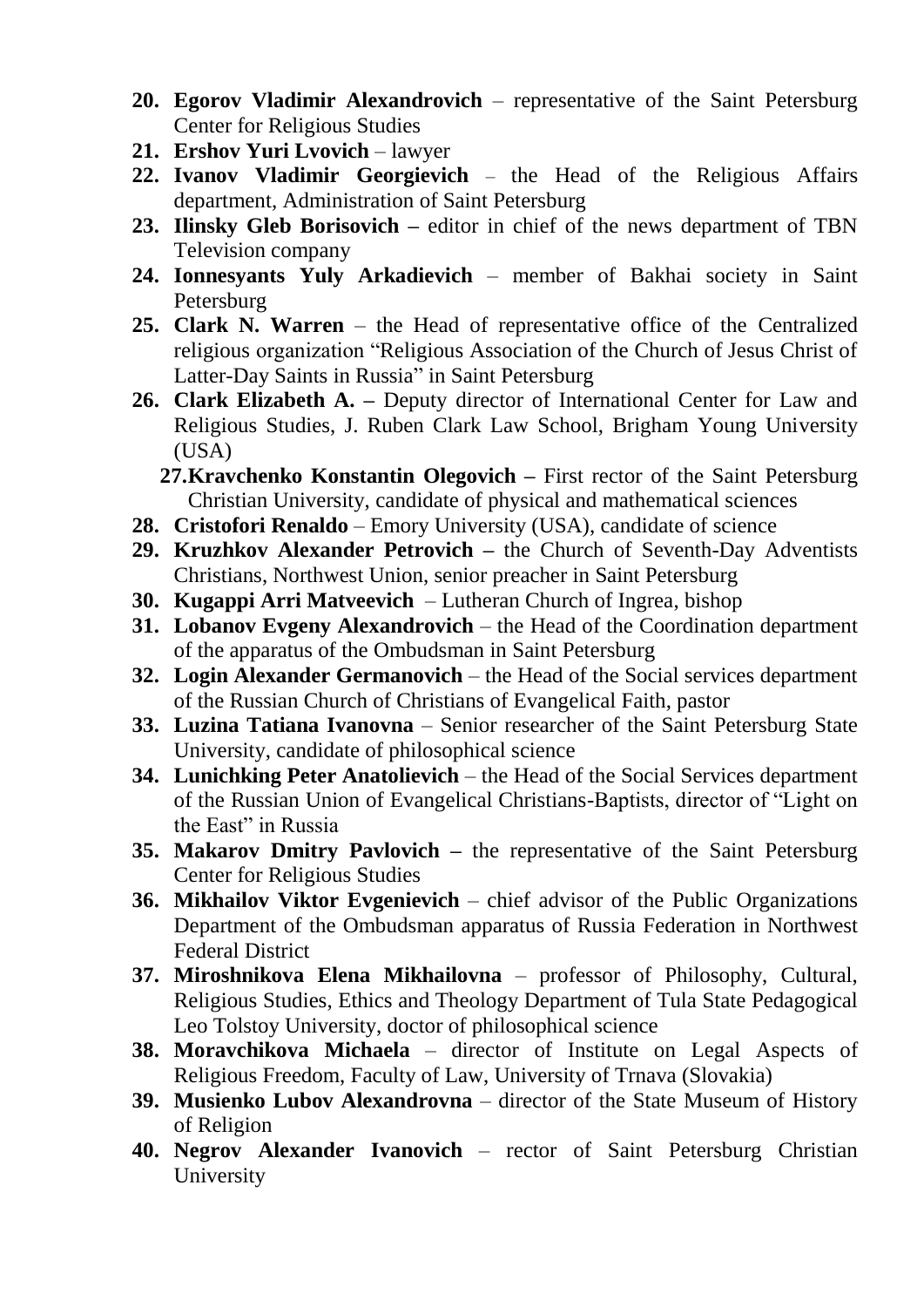- **41. Neshitov Peter Yurievich**  Senior Researcher of the Russian Christian Academy of Humanities, candidate of philosophical science
- **42. Nikolskaya Tatiana Kirillovna** Saint Petersburg Christian University, candidate of historical science
- **43. Nomokonov Vadim Nikolaevich**  responsible for public relations of Bakhai congregation in Saint Petersburg, candidate of technical science, senior researcher
- **44. Nosach Roman Leonidovich -** board chairman of the Christian Center "Mirt"
- **45. Odintsov Mikhail Ivanovich -** the head of the Freedom of Conscience Defense Department of the Ombudsman office in Russian Federation, doctor of historical science, professor
- **46. Odintsova Maria Mikhailovna**  student of the Center for Religious Studies of the Russian State University of Humanities
- **47. Orlova Nadezhda Hadzhimerzanovna**  professor of Saint Petersburg State University, doctor of philosophical science
- **48. Pavlov Sergey Nikolaevich (Father Superior Innokenty) –** member of the Russian Biblical Society board
- **49. Romanova Margarita Dmitrievna**  member of Bkhai Congregation in Saint Petersburg
- **50. Romanov Sergey Alexandrovich**  editor in chief of the "Vechny Zov" newspaper
- **51. Rudenko Anatoly Aleksandrovich –** the chairman of the Russian Biblical Society
- **52. Ryakhovsky Vladimir Vasilievich –** Slavic Law Center, co-chair, lawyer
- **53. Sebentsov Andrey Evgenievich**  director of Moscow Center of Educational Law, candidate of philosophical science
- **54. Smagina Anna Valerievna**  journalist
- **55. Smagin Nikolay Stepanovich** the Church of Seventh-Day Adventists Christians, Northwest Union, director of Public Affairs and Religious Freedom Department
- **56. Smirnov Mikhail Yurievich –** senior researcher of Saint Petersburg State University, doctor of sociological science
- **57. Snisarenko Tatiana Alexandrovna** journalist
- **58. Suchkov Dmitry Andreevich** general manager of "Drevo Zhizny" publishing house
- **59. Suchkova Olesya Alexandrovna**  manager and journalist for Christian Afisha "Petersburg Protestants" and "Evangelical Moscow" projects
- **60. Tarasyuk Anatoly Dmitrievich**  the Church of Seventh-Day Adventists Christians, Northwest Union, pastor
- **61. Tatarenko Sergey Yurievich**  senior priest of the Saint Michael temple, Evangelical Lutheran Church of Ingria
- **62. Terentieva Anastasia Gennadievna**  founder of religious group for the Church of Scientology in Saint Petersburg